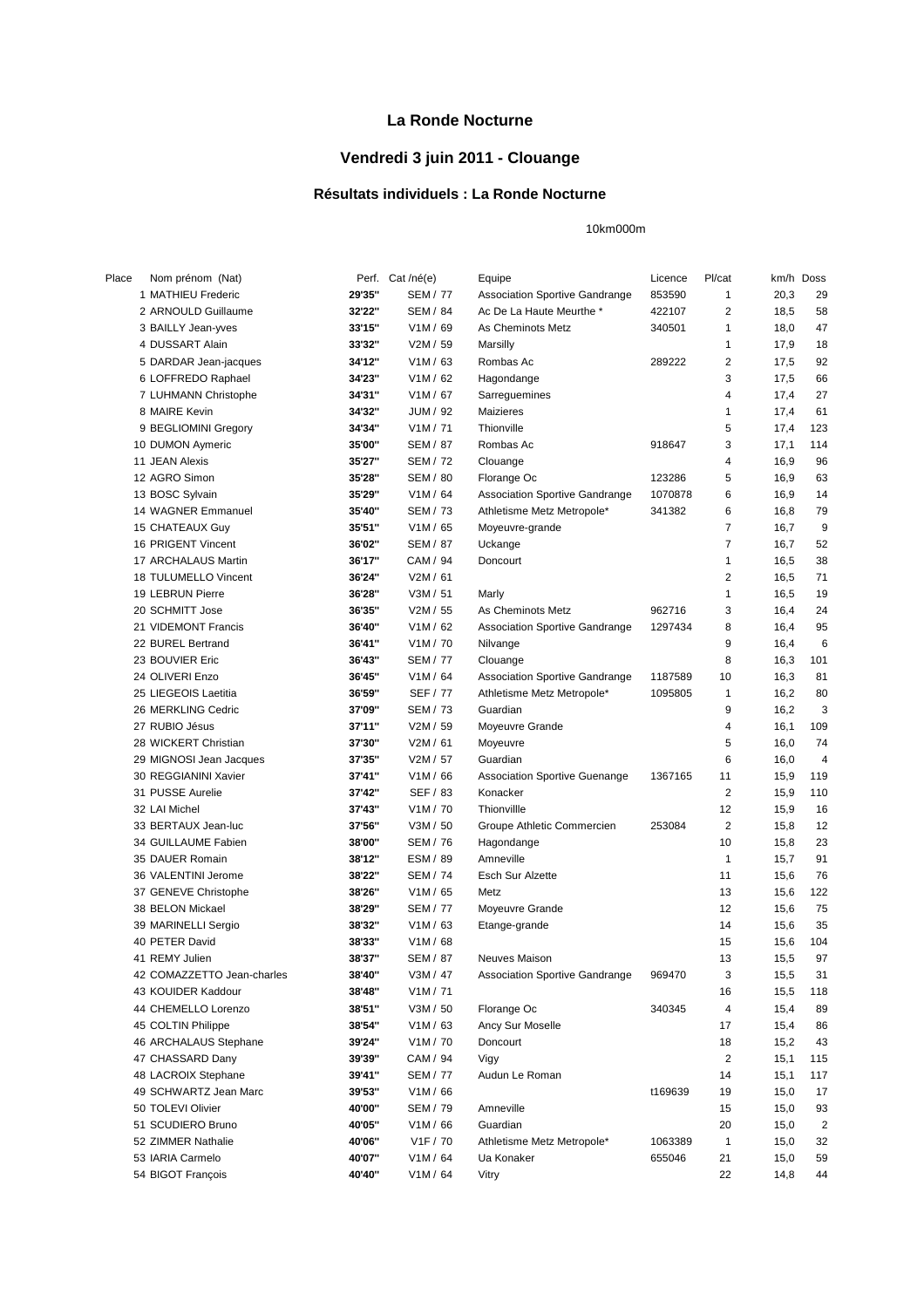| 55 GILLOTOT David            | 40'42" | V1M / 71              | Florange Oc                           | 1280364 | 23             | 14,7         | 105            |
|------------------------------|--------|-----------------------|---------------------------------------|---------|----------------|--------------|----------------|
| 56 PERUZZA Charles           | 40'43" | V1M / 67              | Florange                              |         | 24             | 14,7         | 77             |
| 57 MULLER Nathanaele         | 40'44" | <b>SEF / 86</b>       | Florange Oc                           | 1371218 | 3              | 14,7         | 54             |
| 58 SCHESSELER Patrick        | 40'44" | V1M / 64              | Florange Oc                           | 1360996 | 25             | 14,7         | 90             |
| 59 VEGA Philippe             | 40'45" | V2M / 59              | Florange Oc                           | 1144042 | 7              | 14,7         | 107            |
| 59 MISITI Francois           | 40'45" | V2M / 61              |                                       |         | 8              | 14,7         | 113            |
| 60 LARCHEZ Christophe        | 40'45" | <b>SEM / 78</b>       | Florange Oc                           | 1280365 | 16             | 14,7         | 33             |
| 61 PETER Romuald             | 40'54" | V1M / 69              | Hagondange                            |         | 26             | 14,7         | 26             |
| 62 COUTEAU Jocelyne          | 40'59" | V <sub>2</sub> F / 61 | Florange Oc                           | 242935  | $\mathbf{1}$   | 14,6         | 56             |
| 63 HOBE Raymond              | 41'00" | V1M / 62              | Florange Oc                           | 221055  | 27             | 14,6         | 50             |
| 64 HAAG Francis              | 41'02" | <b>SEM / 73</b>       | Vry                                   |         | 17             | 14,6         | 98             |
| 65 PROUVE Robert             | 41'16" | V1M / 63              | Rombas                                |         | 28             | 14,5         | 60             |
| 66 LITZENBURGER Guy          | 41'43" | V3M / 47              | <b>Chemery Les Deux</b>               |         | 5              | 14,4         | 67             |
| 67 CALA Raymond              | 42'06" | V1M / 69              | Montigny Les Metz                     |         | 29             | 14,3         | $\mathbf{1}$   |
| 68 BOUCHELAGUE Abdelkader    | 42'22" | V1M / 65              | <b>Boulange</b>                       |         | 30             | 14,2         | 5              |
| 69 STEFANIAK Alain           | 42'23" | V1M / 63              | <b>Association Sportive Gandrange</b> | 1130347 | 31             | 14,2         | 49             |
| 70 DELLA CHIESA Jean         | 42'34" | V3M / 46              |                                       |         | 6              | 14,1         | 121            |
| 71 CAPUTO Jacky              | 42'38" | V1M / 65              | <b>Association Sportive Gandrange</b> | 1126491 | 32             | 14,1         | 36             |
| <b>72 KINTZINGER</b>         | 42'39" | V1M / 69              | Foc                                   | 1373478 | 33             | 14,1         | 100            |
| 73 FOUX Jean Pierre          | 42'44" | V1M / 68              | Uckange                               |         | 34             | 14,0         | 102            |
| 74 GORSZYK Corrine           | 42'45" | V1F/66                | Hagondange                            |         | 2              | 14,0         | 22             |
| 75 HRAMAN Daniel             | 42'48" | V1M / 62              | Hagondange                            |         | 35             | 14,0         | 57             |
| 76 MANTOVANI Pierre          | 42'49" | ESM / 89              | Hagondange                            |         | 2              | 14,0         | 94             |
| 77 WEBER Denis               | 42'52" | V2M / 59              | Florange Oc                           | 183872  | 9              | 14,0         | 34             |
| 78 MYOTTE DUQUET Andre       | 42'57" | V2M / 59              | <b>Bousse</b>                         |         | 10             | 14,0         | 108            |
| 80 NICOTRA Nicolas           | 43'16" | V2M / 57              | Rombas Ac                             | 127803  | 11             | 13,9         | 126            |
| 81 DELLA NAVE Ivon           | 43'31" | V2M / 57              | Thiionville                           |         | 12             | 13,8         | 84             |
| 82 MAIRE Renaus              | 43'37" | V1M / 69              | Gandrange                             |         | 36             | 13,8         | 120            |
| 83 MARINELLI Maurice         | 43'39" | V2M / 61              | Metz                                  |         | 13             | 13,7         | 8              |
| 84 CHRISTMANN Christophe     | 43'48" | V1M / 71              | Gomelange                             |         | 37             | 13,7         | $\overline{7}$ |
| 85 REMY Frederic             | 43'54" | <b>SEM / 76</b>       | Metz                                  |         | 18             | 13,7         | 99             |
| 86 HISIGER Celine            | 44'08" | ESF / 89              | <b>Association Sportive Gandrange</b> | 281536  | 1              | 13,6         | 51             |
| 87 KAMINSKI Philippe         | 44'15" | V1M / 69              | <b>Bousse</b>                         |         | 38             | 13,6         | 124            |
| 88 DA CRUZ Perrine           | 44'25" | <b>SEF / 84</b>       | Florange                              |         | 4              | 13,5         | 28             |
| 89 LALLEMENT Philippe        | 44'34" | V1M / 62              | Rombas                                |         | 39             | 13,5         | 41             |
| 90 CHASSARD Jean Marie       | 44'45" | V1M / 64              | Vigy                                  |         | 40             | 13,4         | 116            |
| 91 RIGGI Louis               | 44'50" | V1M / 66              | Florange Oc                           | 1105173 | 41             | 13,4         | 112            |
| 92 TORNICELLI Gabriel        | 44'55" | V2M / 60              | Florange Oc                           | 1154312 | 14             | 13,4         | 69             |
| 93 FREIS Daniel              | 44'58" | V2M / 57              | St Nicolas De Port                    |         | 15             | 13,3         | 127            |
| 94 HOUET Jeremie             | 45'18" | <b>SEM / 83</b>       | Thionville                            |         | 19             | 13,2         | 72             |
| 95 DOUCIN Julie              | 45'42" | V <sub>2</sub> F / 60 | Jarny                                 |         | $\overline{2}$ | 13,1         | 83             |
| 96 GREMILLET Gilbert         | 45'56" | V3M / 43              | St Julien                             |         | $\overline{7}$ | 13,1         | 103            |
| 97 LUHMANN Marise            | 46'02" | V1F / 69              | Sarreguemines                         |         | 3              | 13,0         | 25             |
| 98 COLONELLO Sabastien       | 47'29" | SEM / 73              | Association Sportive Gandrange        | 1213222 | 20             | 12,6         | 42             |
| 99 BOFFO Franck              | 47'30" | V1M / 67              | <b>Association Sportive Gandrange</b> | 1255452 | 42             | 12,6         | 20             |
| 100 DEMONCEL Pascal          | 47'32" | V1M / 64              | <b>Association Sportive Gandrange</b> | 1122855 | 43             | 12,6         | 21             |
| 101 JAMAIN Serge             | 47'33" | V2M / 55              | Homecourt                             |         | 16             | 12,6         | 65             |
| 102 DA CRUZ Jean             | 47'38" | V2M / 58              | Florange                              |         | 17             | 12,6         | 30             |
| 103 LANSER Denis             | 47'56" | V2M / 60              | Thionville                            |         | 18             | 12,5         | 45             |
| 104                          | 48'09" |                       |                                       |         | 1              | 12,5         | 999            |
| 105 PIVELIN Nicolas          | 48'58" | <b>SEM / 81</b>       | Marspich                              |         | 21             | 12,3         | 87             |
| 106 CHASSIGNET Jean-matthias | 49'20" | V2M / 53              | Sainte Marie                          |         | 19             | 12,2         | 64             |
| 107 GEIGER Flavien           | 49'30" | JUM / 93              | Metz                                  |         | 2              | 12,1         | 39             |
| 108 BECK Christian           | 49'32" | V2M / 57              | Hagondange                            |         | 20             | 12,1         | 82             |
| 109 GUIDI Gerald             | 50'00" | V2M / 54              | Mance                                 |         | 21             | 12,0         | 78             |
| 110 SCHMIT Marc              | 50'02" | V1M / 62              | Hetange-grande                        |         | 44             | 12,0         | 46             |
| 111 FLESH Sandra             | 50'14" | SEF / 72              | Bertrange                             |         | 5              |              | 10             |
| 112 RACO Franco              | 50'16" | V1M / 64              | Hayange                               |         | 45             | 11,9<br>11,9 | 11             |
| 113 DAMOISEAU Josepha        | 50'20" | <b>SEF / 84</b>       | Thionville                            |         | 6              | 11,9         | 70             |
| 114 NIMESKERN Jerome         | 50'26" | <b>SEM / 85</b>       |                                       |         | 22             | 11,9         | 48             |
| 115 HISIGER Christine        | 50'30" | V1F / 65              | <b>Association Sportive Gandrange</b> | 106988  | 4              | 11,9         | 53             |
| 116 HOMAND Celine            | 50'32" | SEF / 78              | Hayange                               |         | 7              | 11,9         | 111            |
| 117 BAILLY Celine            | 50'33" | SEF / 83              | Athletisme Metz Metropole*            | 1366880 | 8              | 11,9         | 55             |
| 118 BAILER Alda              | 51'10" | V <sub>2</sub> F / 60 | Courir À Bousse                       |         | 3              | 11,7         | 13             |
| 119 GEIGER Ralf              | 51'45" |                       | Metz                                  |         | 46             |              |                |
|                              |        | V1M / 63              |                                       |         |                | 11,6         | 37             |